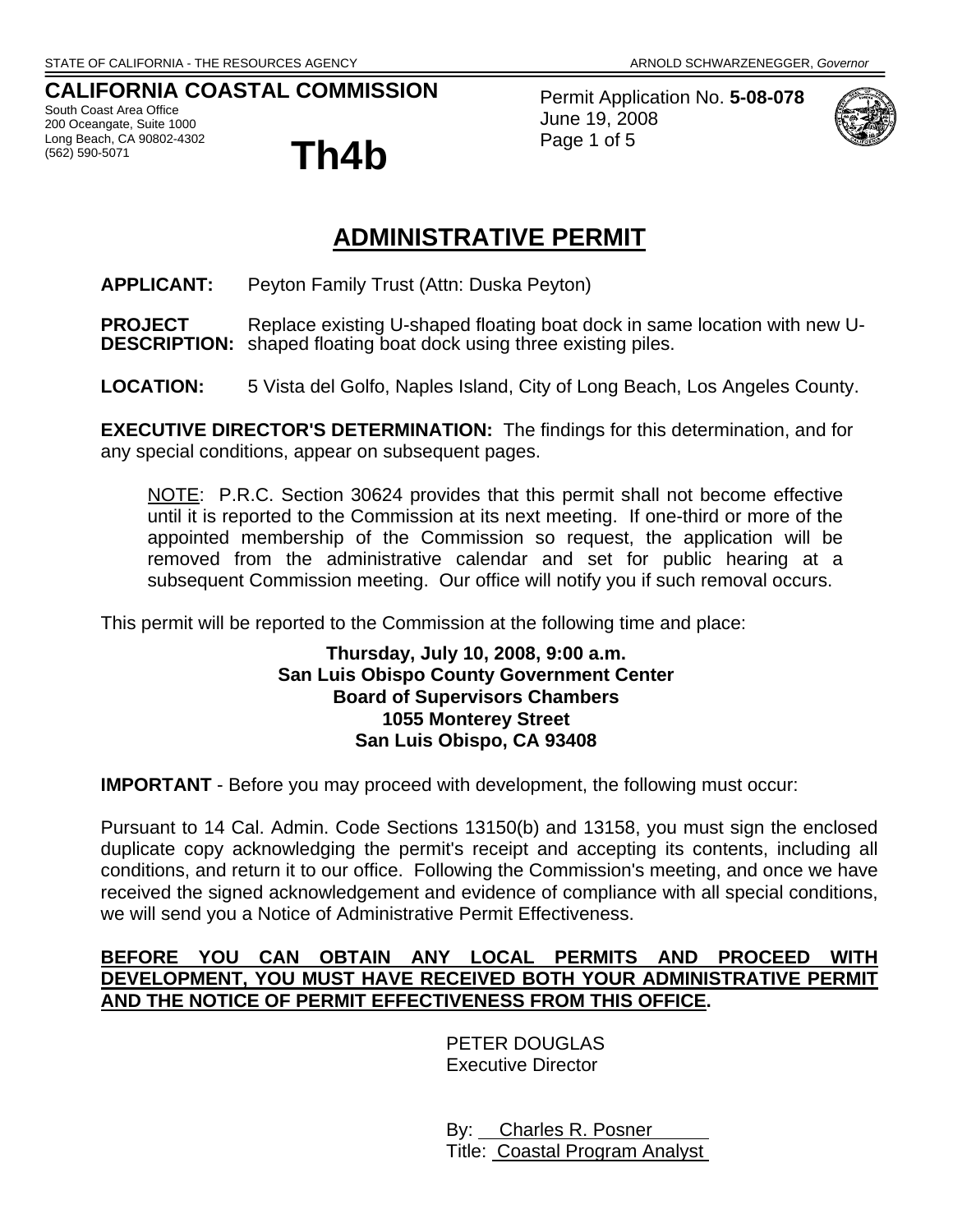## 5-08-078 Page 2 of 5

### **STANDARD CONDITIONS:**

- 1. Notice of Receipt and Acknowledgment. The permit is not valid and development shall not commence until a copy of the permit, signed by the permittee or authorized agent, acknowledging receipt of the permit and acceptance of the terms and conditions, is returned to the Commission office.
- 2. Expiration. If development has not commenced, the permit will expire two years from the date this permit is reported to the Commission. Development shall be pursued in a diligent manner and completed in a reasonable period of time. Application for extension of the permit must be made prior to the expiration date.
- 3. Interpretation. Any questions of intent or interpretation of any term or condition will be resolved by the Executive Director or the Commission.
- 4. Assignment. The permit may be assigned to any qualified person, provided assignee files with the Commission an affidavit accepting all terms and conditions of the permit.
- 5. Terms and Conditions Run with the Land. These terms and conditions shall be perpetual, and it is the intention of the Commission and the permittee to bind all future owners and possessors of the subject property to the terms and conditions.

# **SPECIAL CONDITIONS:** See Page Four.

# **EXECUTIVE DIRECTOR'S DETERMINATION (continued):**

The Executive Director hereby determines that the proposed development is a category of development which, pursuant to PRC Section 30624, qualifies for approval by the Executive Director through the issuance of an Administrative Permit. Subject to Standard and Special Conditions as attached, said development is in conformity with the provisions of Chapter 3 of the Coastal Act of 1976 and will not have any significant impacts on the environment within the meaning of the California Environmental Quality Act. If located between the nearest public road and the sea, this development is in conformity with the public access and public recreation policies of Chapter 3.

# **FINDINGS FOR EXECUTIVE DIRECTOR'S DETERMINATION:**

### **A. Project Description**

The proposed project involves the replacement of a private residential boat dock at Naples Island in southeast Long Beach (See Exhibits). The proposed U-shaped floating boat dock is the same size and shape as the dock being replaced (Exhibit #4). The three existing concrete piles that secure the existing dock will remain in place to secure the new dock. No new piles are proposed or permitted. The existing 3'x 4' platform and gangway will also remain in order to provide access to the new dock.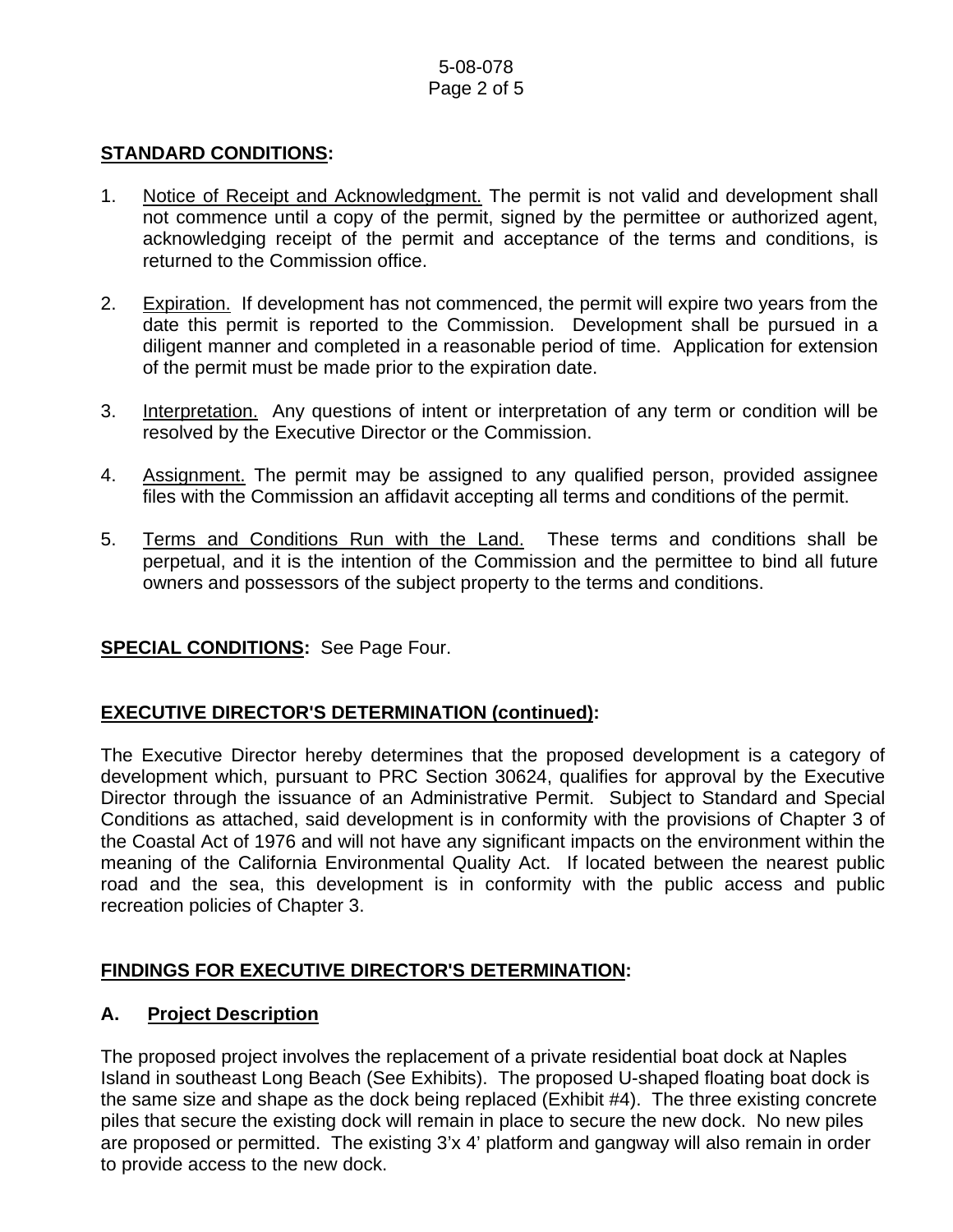The proposed project is in Alamitos Bay, situated between the island's vertical seawall and the City Pierhead Line. The proposed project has received an "Approval in Concept" stamp from the City of Long Beach Marine Bureau. The proposed dock is associated with the adjacent single-family home and is for boating recreation purposes. The proposed project will not interfere with the public accessway that exists immediately inland of the seawall in this location (Exhibit #3). Debbie Karimoto conducted an eelgrass and invasive algae (Caulerpa taxifolia) survey at the project site on May 20, 2008. The survey documented a small cluster of eelgrass near one of the existing piles, but this eelgrass will not be disturbed by the proposed project as no disturbance of the bay bottom is proposed or permitted. All three existing piles will remain in place to secure the new dock. No invasive algae (Caulerpa taxifolia) were found. Therefore, as conditioned, the proposed project will have no negative effects on marine resources or coastal access. The proposed project, as conditioned, is consistent with the Chapter 3 policies of the Coastal Act.

# **B. Marine Resources**

The proposed recreational boat dock development and its associated structures do not result in the fill of coastal waters and are an allowable and encouraged marine related use. The proposed dock work will not have any significant adverse effect on sensitive marine resources, such as eelgrass. Therefore, the Commission finds that the proposed development, which is to be used solely for recreational boating purposes, conforms with Section 30230 and 30233 of the Coastal Act.

# **C. Water Quality**

The proposed dock work will be occurring on or within coastal waters. The storage or placement of construction material, debris, or waste in a location where it could be discharged into coastal waters would result in an adverse effect on the marine environment. To reduce the potential for construction related impacts on water quality, the Commission imposes special conditions requiring, but not limited to, the appropriate storage and handling of construction equipment and materials to minimize the potential of pollutants to enter coastal waters and for the use of on-going best management practices following construction. As conditioned, the Commission finds that the development conforms with Sections 30230 and 30231 of the Coastal Act.

### **D. Public Access and Recreation**

As conditioned, the proposed development will not have any new adverse impact on public access to the coast or to nearby recreational facilities. Thus, as conditioned, the proposed development conforms with Sections 30210 through 30214, Sections 30220 through 30224, and 30252 of the Coastal Act.

# **E. Local Coastal Program**

A coastal development permit is required from the Commission for the proposed development because it is located within the Commission's area of original jurisdiction. The Commission's standard of review for the proposed development is the Chapter 3 policies of the Coastal Act. The City of Long Beach certified LCP is advisory in nature and may provide guidance. The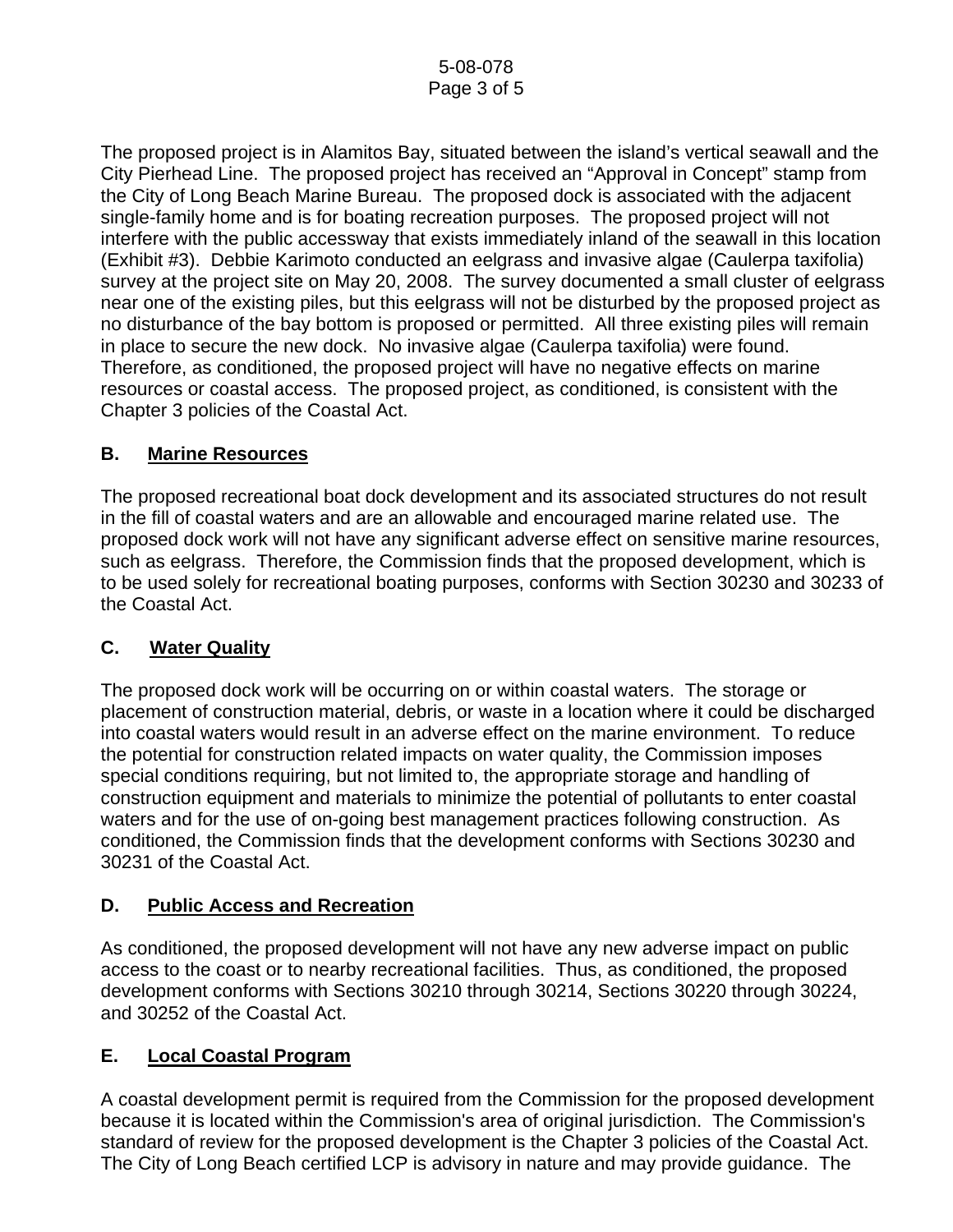#### 5-08-078 Page 4 of 5

Commission certified the City of Long Beach LCP on July 22, 1980. As conditioned, the proposed development is consistent with Chapter 3 of the Coastal Act and with the certified LCP for the area.

# **F. California Environmental Quality Act (CEQA)**

As conditioned, there are no feasible alternatives or feasible mitigation measures available which would substantially lessen any significant adverse effect which the activity may have on the environment. Therefore, the Commission finds that the proposed project, as conditioned to mitigate the identified impacts, is the least environmentally damaging feasible alternative and can be found consistent with the requirements of the Coastal Act to conform to CEQA.

### **SPECIAL CONDITIONS:**

#### **1. Permit Compliance**

 The permitted use of the approved development is for boating related uses only. All development must occur in strict compliance with the proposal as set forth in the application for permit, subject to any special conditions. Any deviation from the approved plans must be submitted for review by the Executive Director to determine whether an amendment to this coastal development permit is required.

### **2. Construction Responsibilities and Debris Removal**

- a) No construction materials, equipment, debris, or waste will be placed or stored where it may be subject to wave, wind, or rain erosion and dispersion.
- b) Any and all construction material shall be removed from the site within ten days of completion of construction and disposed of at an appropriate location.
- c) Machinery or construction materials not essential for project improvements are prohibited at all times in the subtidal or intertidal zones.
- d) No disturbance of the bottom is permitted.
- e) Floating booms will be used to contain debris discharged into coastal waters and any debris discharged will be removed as soon as possible but no later than the end of each day.
- f) Divers will recover non-buoyant debris discharged into coastal waters as soon as possible after loss.

### **3. Best Management Practices (BMP) Program**

By acceptance of this permit, the applicant agrees that the long-term water-borne berthing of boat(s) in the approved dock and/or boat slip will be managed in a manner that protects water quality pursuant to the implementation of the following BMPs.

- a) Boat Cleaning and Maintenance Measures:
	- 1. In-water top-side and bottom-side boat cleaning shall minimize the discharge of soaps, paints and debris.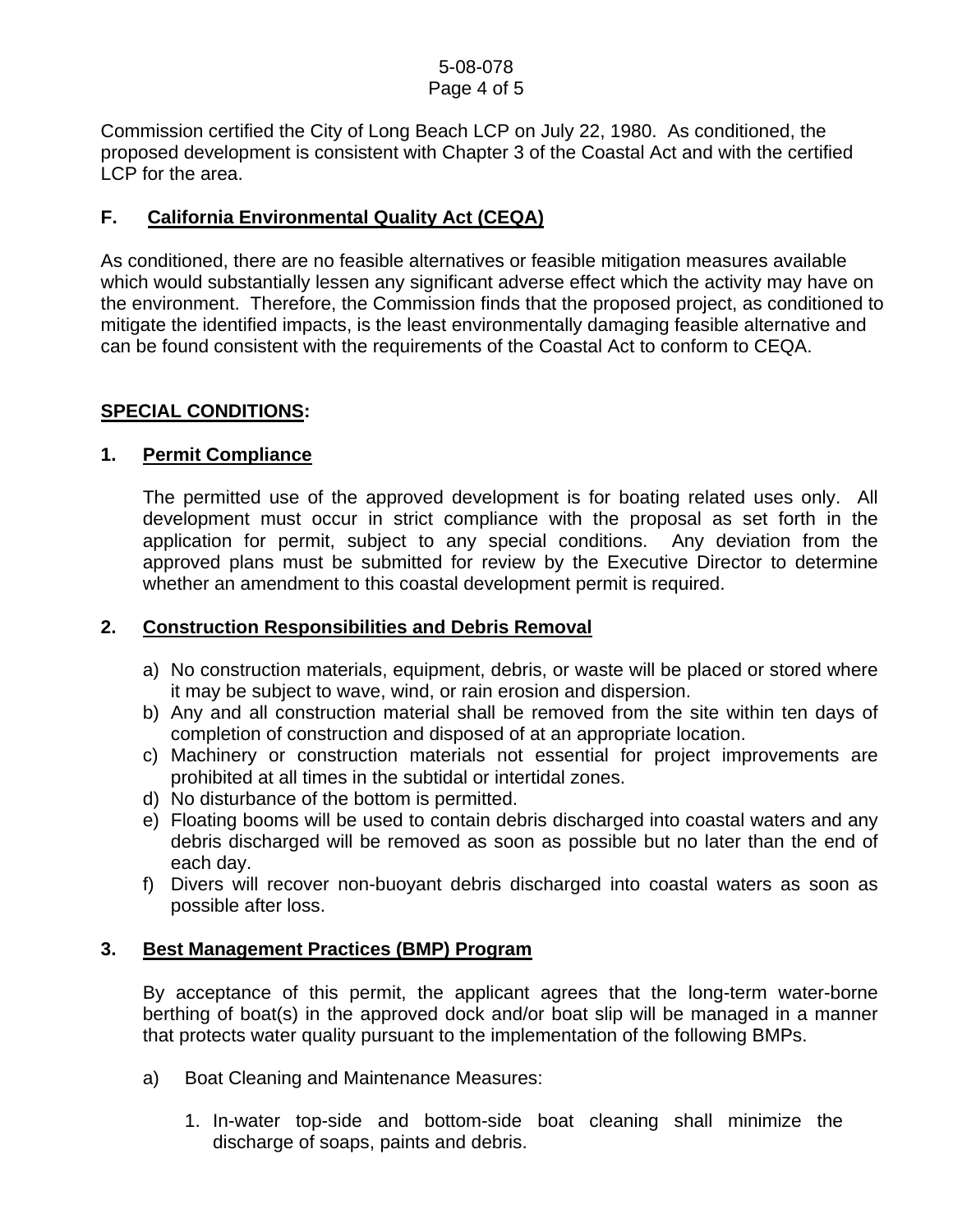#### 5-08-078 Page 5 of 5

- 2. In-the-water hull scraping or any process that occurs under water that results in the removal of paint from boat hulls is prohibited. Only detergents and cleaning components that are designated by the manufacturer as phosphate-free and biodegradable shall be used, and only minimal amounts shall be used.
- 3. The applicant shall minimize the use of detergents and boat cleaning and maintenance products containing ammonia, sodium hypochlorite, chlorinated solvents, petroleum distillates or lye.
- b) Solid and Liquid Waste Management Measures:

All trash, recyclables, and hazardous wastes or potential water contaminants, including old gasoline or gasoline with water, absorbent materials, oily rags, lead acid batteries, anti-freeze, waste diesel, kerosene and mineral spirits shall be disposed of in a proper manner and shall not at any time be disposed of in the water or gutter.

c) Petroleum Control Management Measures:

Oil absorbent materials should be examined at least once a year and replaced as necessary. The applicant shall recycle the materials, if possible, or dispose of them in accordance with hazardous waste disposal regulations. The boaters are encouraged to regularly inspect and maintain engines, seals, gaskets, lines and hoses in order to prevent oil and fuel spills. Boaters are also encouraged to use preventive engine maintenance, oil absorbents, bilge pump-out services, or steam cleaning services as much as possible to clean oily bilge areas. Clean and maintain bilges. Do not use detergents while cleaning. The use of soaps that can be discharged by bilge pumps is discouraged.

### **4. Public Access along the Waterway**

The proposed project shall not interfere with public access and use of the public walkway that runs along the waterfront.

# **ACKNOWLEDGMENT OF PERMIT RECEIPT/ACCEPTANCE OF CONTENTS:**

I/We acknowledge that I/we have received a copy of this permit and have accepted its contents including all conditions.

Applicant's Signature **Date of Signing** 

\_\_\_\_\_\_\_\_\_\_\_\_\_\_\_\_\_\_\_\_\_\_\_\_\_\_\_\_ \_\_\_\_\_\_\_\_\_\_\_\_\_\_\_\_\_\_\_\_\_\_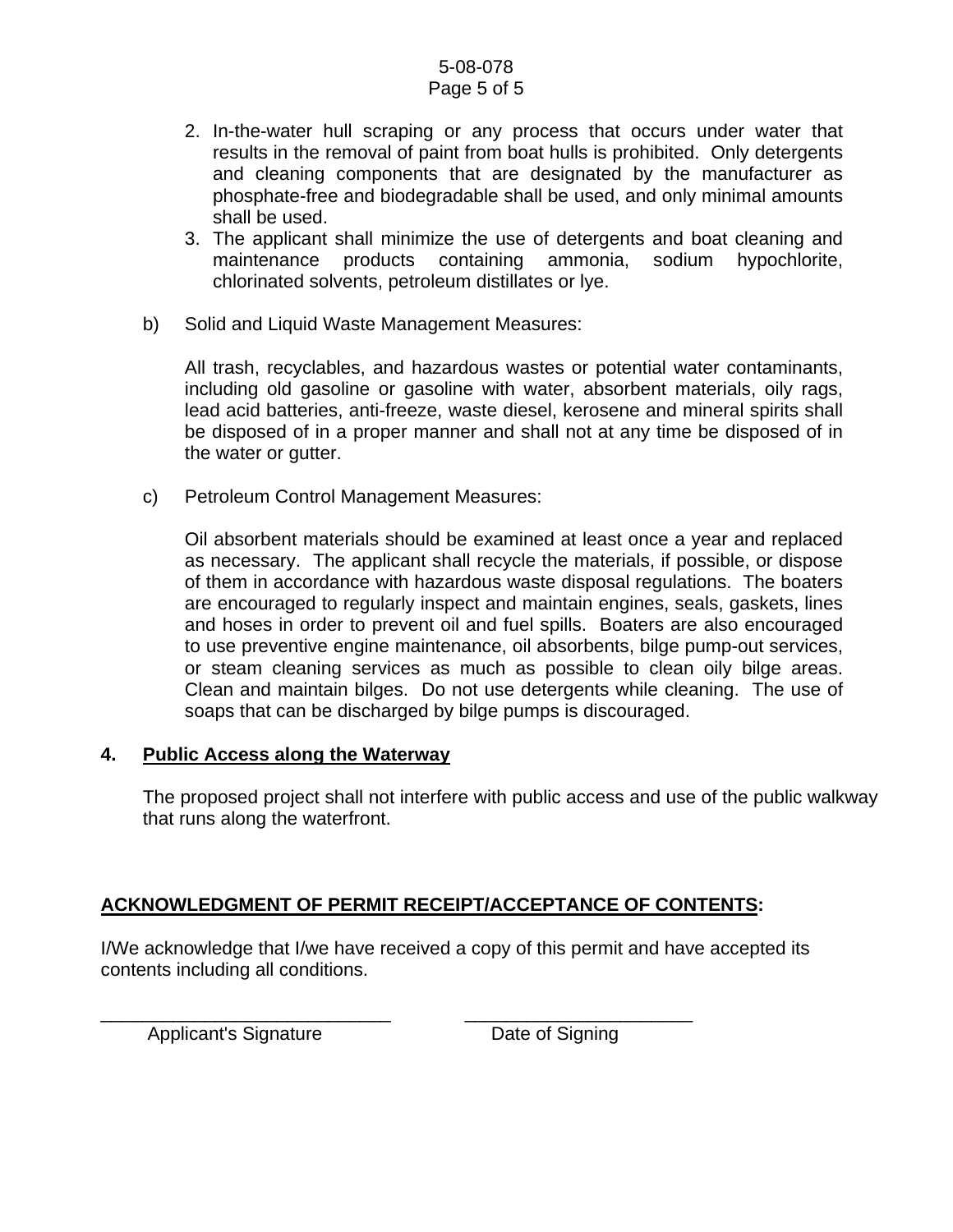# **City of Long Beach**

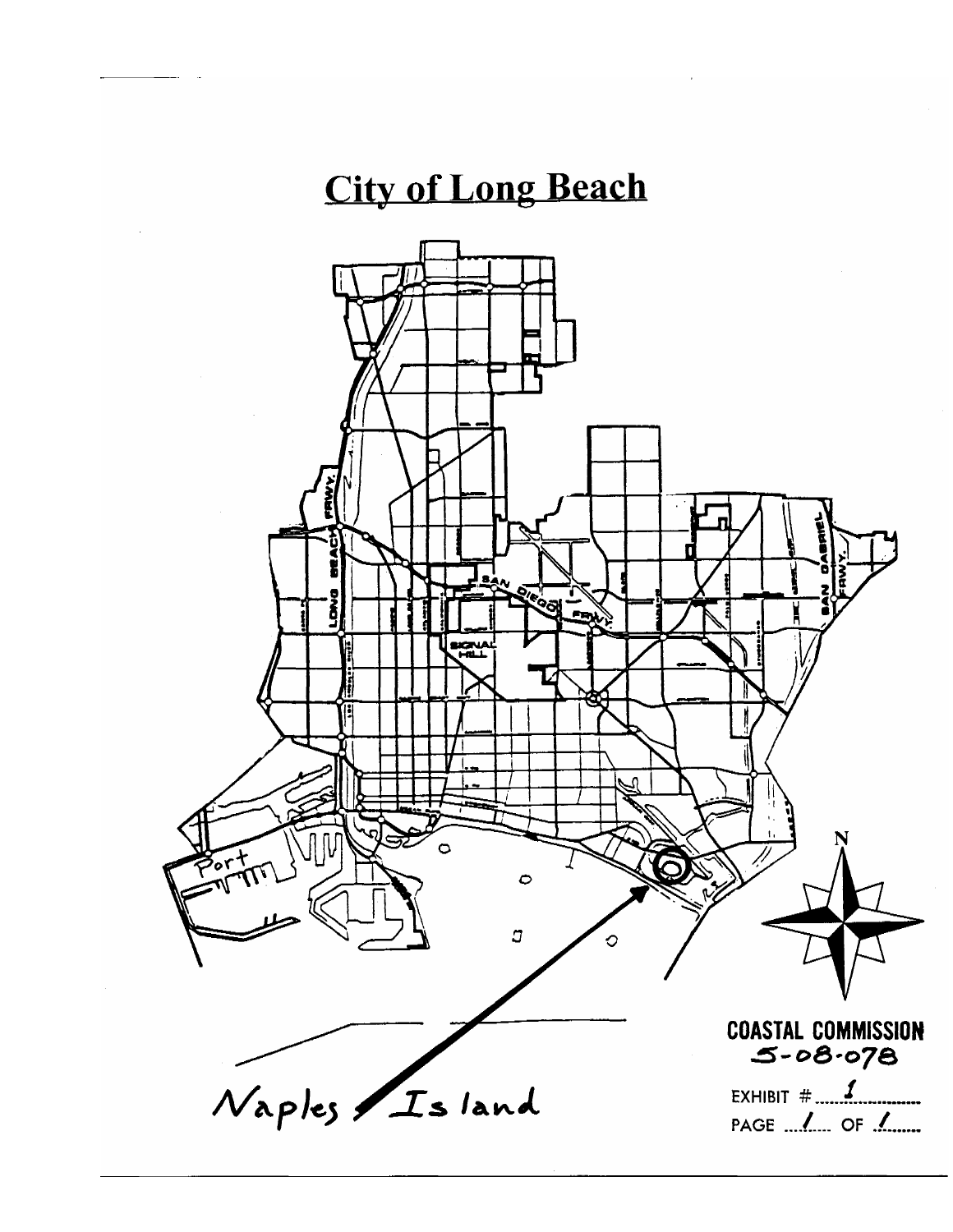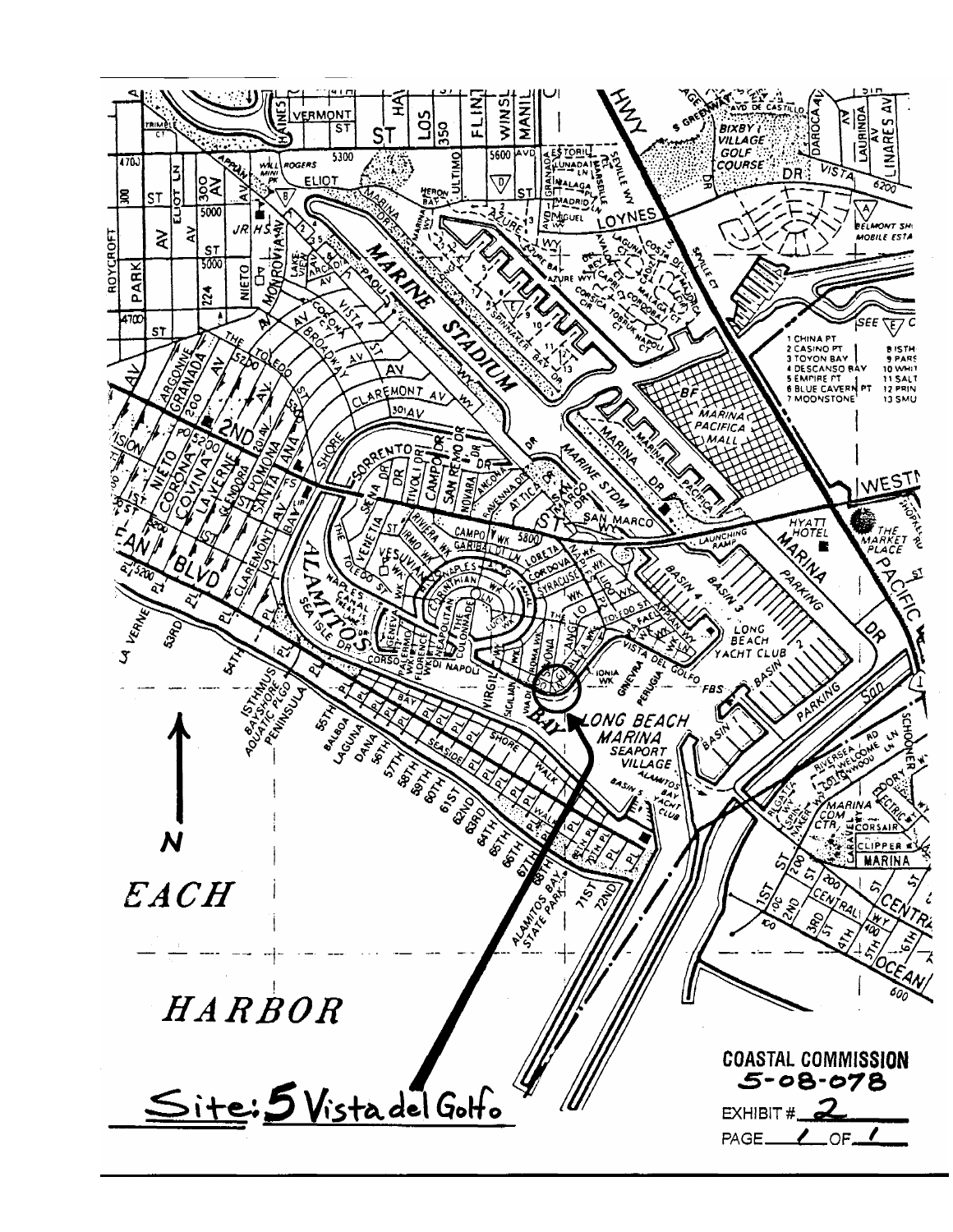